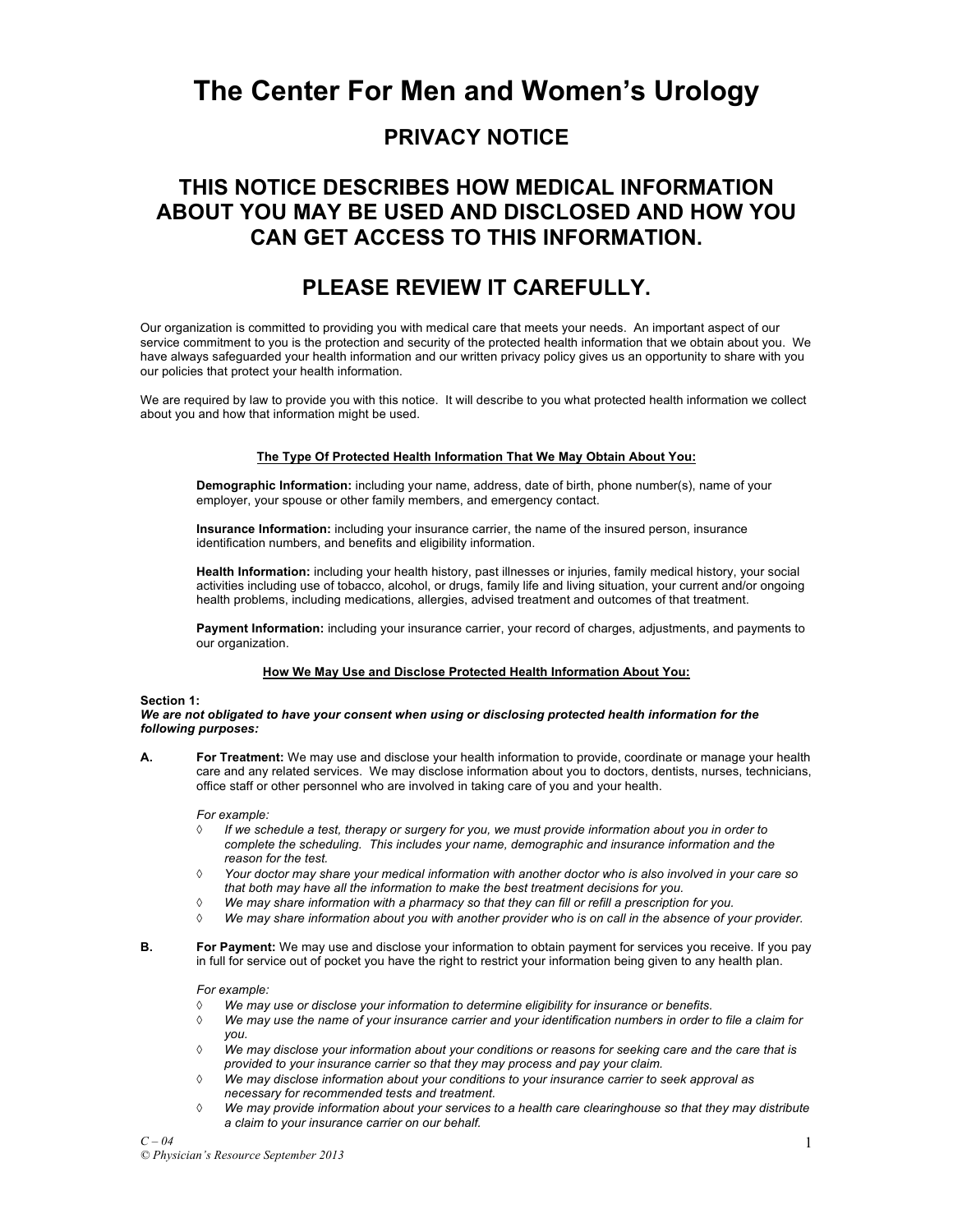- à *If we refer you to another facility or provider we may provide them with your insurance information to expedite your registration and assure that they are participants in your insurance plan.*
- **C. For Health Care Operations:** We may use or disclose protected health information about you in order to evaluate our care for you or to meet a business need of the organization. These activities include quality assessment activities, employee review activities, training students, compliance audits by your insurance carrier, and conducting or arranging for other business activities.

*For example:*

- à *We may use information about you to evaluate the performance of our staff in caring for you.*
- à *We may use your information to evaluate our efficiency.*
- à *We may use your information to evaluate and respond to a patient complaint.*
- à *We may share your health information with students or residents who are learning to care for patients.*

We may also use or disclose protected health information to our Business Associates in the performance of health care operations. A Business Associate is an entity or person engaged by this organization to perform a business activity on behalf of the organization. Our Business Associates are obligated by contract to protect health information they receive or generate about you.

*For example:*

- à *We may provide information to our transcription service so that they can produce a written copy of your encounter in our office.*
- à *We may provide information to our accountant in order to prepare our organization's financial reports.*
- à *We may share information with qualified consultants in order for them to provide business management advice.*

### **D. Other Contact Situations:**

- $\Diamond$  We may use your information to call and remind you of an appointment in our office.
- $\Diamond$  We may tell you about or recommend possible treatment options or alternatives that may be of interest to you.
- $\Diamond$  We may tell you about health-related products or services that may be of interest to you.
- $\Diamond$  We may use your information for marketing, and fund raising you do have the right to opt out of the marketing and fund raising information.

### **E. Special Situations:**

**Emergencies:** We may use or disclose protected health information in the case of a medical emergency.

**Required by Law:** We may use or disclose your protected health information if the disclosure is required by law.

**Public Health:** We may disclose protected health information about you for public health activities. These activities generally include the following:

- $\Diamond$  To prevent or control disease, injury or disability
- $\Diamond$  To report births or deaths
- $\Diamond$  To report child abuse or neglect
- $\Diamond$  To report reactions to medications or problems with products
- $\Diamond$  To notify a person who may have been exposed to a disease or may be at risk for contracting or spreading a disease or condition
- $\Diamond$  To notify the appropriate government authority if we believe a patient has been the victim of abuse, neglect or domestic violence. We will only make this disclosure if you agree or when required or authorized by law.

**Health Oversight:** We may disclose protected health information to health oversight agencies that oversee our activities. These activities may include audits, investigations and inspections and are necessary for the government to monitor the health care system, government programs and compliance with civil rights laws.

**Lawsuits or Disputes:** If you are involved in a lawsuit or a dispute, we may disclose medical information about you in response to a court or administrative order. Subject to legal requirements, we may also disclose medical information about you in response to a subpoena.

**Law Enforcement:** We may disclose protected health information, so long as all applicable legal requirements are met, for law enforcement purposes.

**Coroners, Medical Directors and Funeral Directors:** We may disclose protected health information to a coroner or medical examiner. This may be necessary, for example, to identify a deceased person or determine the cause of death. We may also release information about patients to funeral directors as necessary to carry out their duties.

**Workers Compensation:** We may disclose medical information about you for programs that provide benefits for work-related injuries or illness.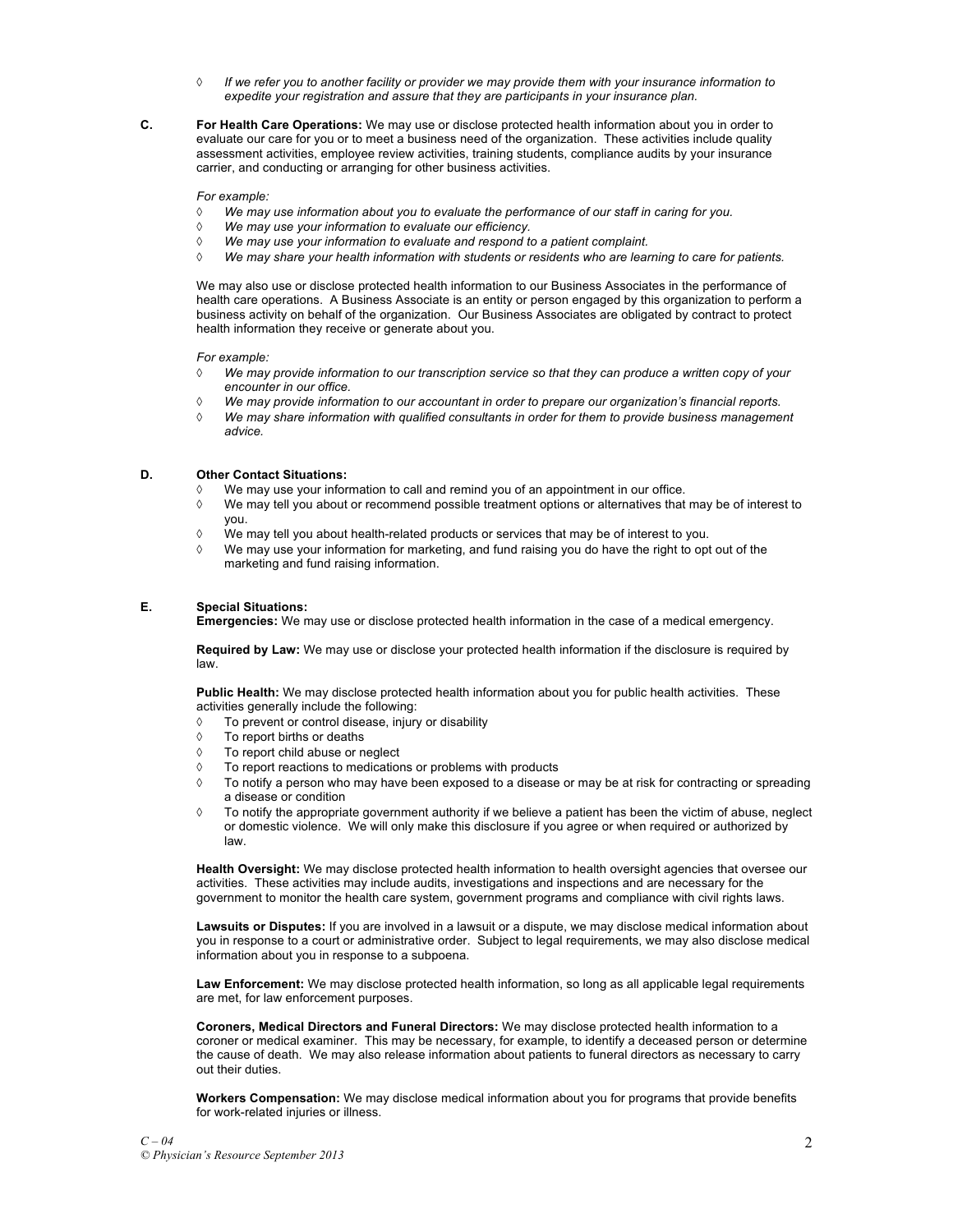**Military Activities, National Security and Intelligence Activities:** If you are a member of the armed forces, or part of the national security or intelligence communities, we may be required by military command or other government authorities to disclose protected health information about you. We may also disclose information about foreign military personnel to the appropriate foreign military authority.

**Organ and Tissue Donation:** If you are an organ or tissue donor, we may disclose protected health information to organizations that handle organ or tissue procurement when necessary to facilitate organ or tissue donation or transplantation.

**Inmates:** If you are an inmate of a correctional institution or under the custody of a law enforcement official, we may release medical information about you to the correctional institution or law enforcement official. The release would be necessary 1) for the institution to provide you with health care; 2) to protect your health and safety or the health and safety of others; or 3) for the safety and security of the correctional institution.

**Serious Threats:** As permitted by applicable law and standards of ethical conduct, we may use or disclose protected health information if we, in good faith, believe that the use or disclosure is necessary to prevent or lessen a serious and imminent threat to the health or safety of a person or the public.

**Information that is not personally identifiable:** We may use or disclose information about you in a way that does not personally identify you.

#### **Section 2:**

# *Protected Health Information Use and Disclosure That Requires an Opportunity for You to Agree or Object*

Family and Friends: We may disclose your protected health information to your family or friends or any other individual identified by you when they are involved in your care or the payment of your care. We will only disclose the protected health information directly relevant to their involvement in your care or payment. If you are available, we will give you an opportunity to object to these disclosures, and we will not make these disclosures if you object.

If you are not available, we will determine whether a disclosure to your family or friends is in your best interest, and we will disclose only the protected health information that is directly relevant to their involvement in your care.

#### **Section 3:**

#### *Protected Health Information That Cannot Be Disclosed Without Your Specific Authorization:*

Other uses and disclosures of your protected health information will be made only with your written authorization, unless otherwise permitted or required by law as described below.

You may revoke this authorization by notifying us in writing at any time.

#### **Your Rights as a Patient:**

à **You have the right to inspect and copy your protected health information.** 

You may inspect and obtain a copy of your protected health information maintained in our office. We may charge you for the cost of copying, mailing or associated supplies.

Under federal law, however, you may not inspect or copy psychotherapy notes or information compiled in reasonable anticipation of a civil, criminal or administrative action or proceeding. Certain documents pertaining to laboratory services are also exempt under federal law.

You have the right to an electronic copy of your records however this office does not have electronic records. However we will copy your paper chart if requested in writing.

You have the right to request your records be sent via e-mail with the understanding that we will try and verify your email before sending. E-mail is not always secure and you are acknowledging this fact. This request must be done in writing.

Under certain circumstances, we may not grant your request. If we deny your request, then you may appeal our decision.

We require that requests to access your protected health information be made in writing. You can arrange to do this through our Privacy Officer.

# à **You have the right to request a restriction of your protected health information.**

You may ask us not to disclose your protected health information for treatment, payment or health care operations. You may also request that any part of your protected health information not be disclosed to friends and/or family members involved in your care.

We are not required to agree to your request. If we do agree, we will comply with your request unless the information is needed to provide you with emergency care.